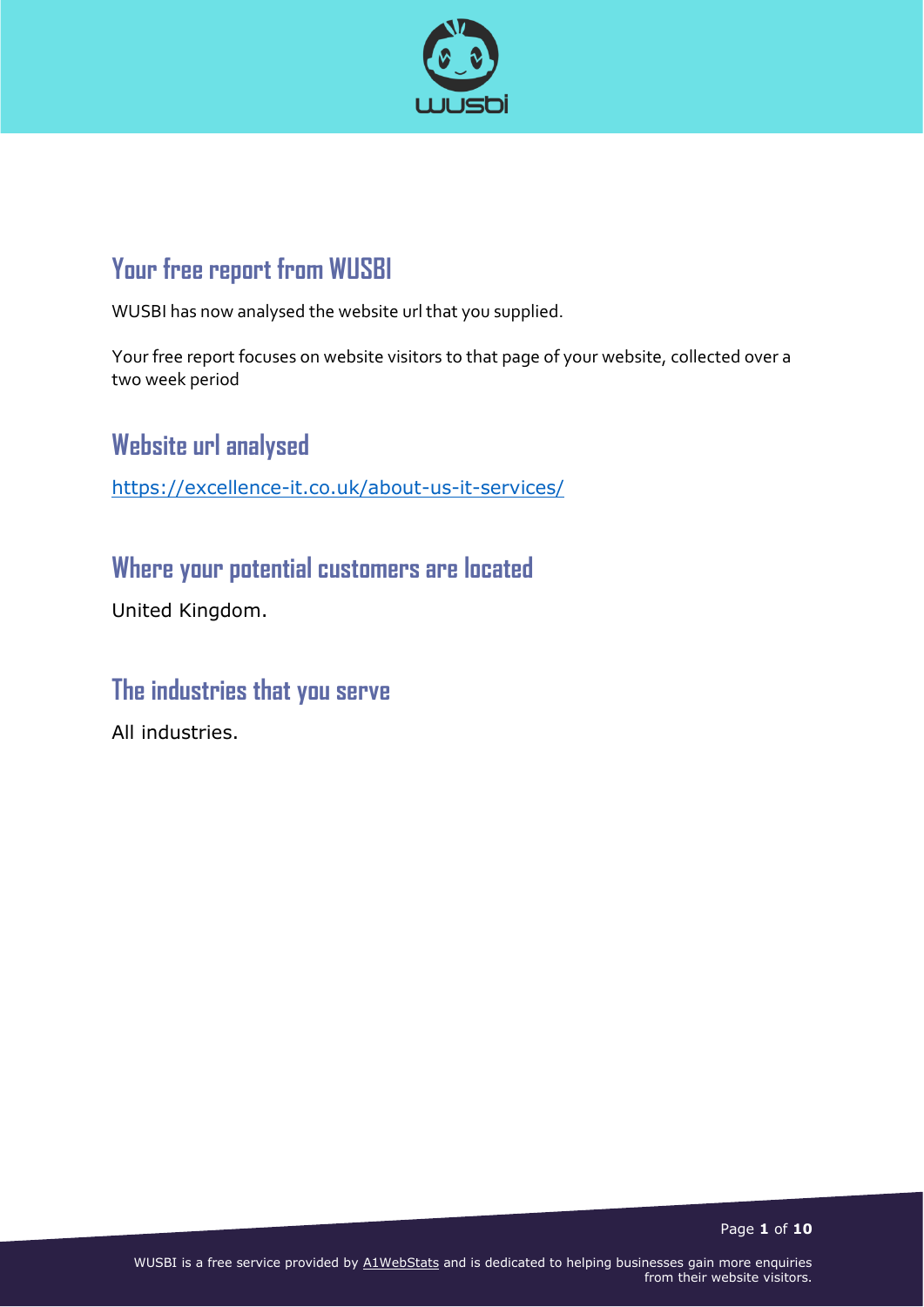

### **Key website visitor numbers**

This information focuses purely on numbers of visitors to your website page during the two week analysis period.

Number of visitors that landed on your website page: **4**

Number of visitors that visited your website page in total: **46**

Number of visitors from your geographical target locations who landed on your website page: **4**

Number of visitors from your geographical target locations who got to your website page during any part of their visit (including landing on that page): **35**

## **Summary of visitor numbers to your website page**

Although you had overall visitors (from your geographical target area) to your website page, the number of visitors landing directly on that page were quite low. If your intention is to get more visitors landing directly on that website page, then you will benefit from a stronger focus on SEO and other marketing activities that will result in people landing directly on that page.

Of those visitors (from your geographical target area) that got to your website page overall, you will need to compare those numbers to the actual numbers of enquiries you received related to the subject of that website page.

The following pages focus on opportunities to gain more business from visitors to your page.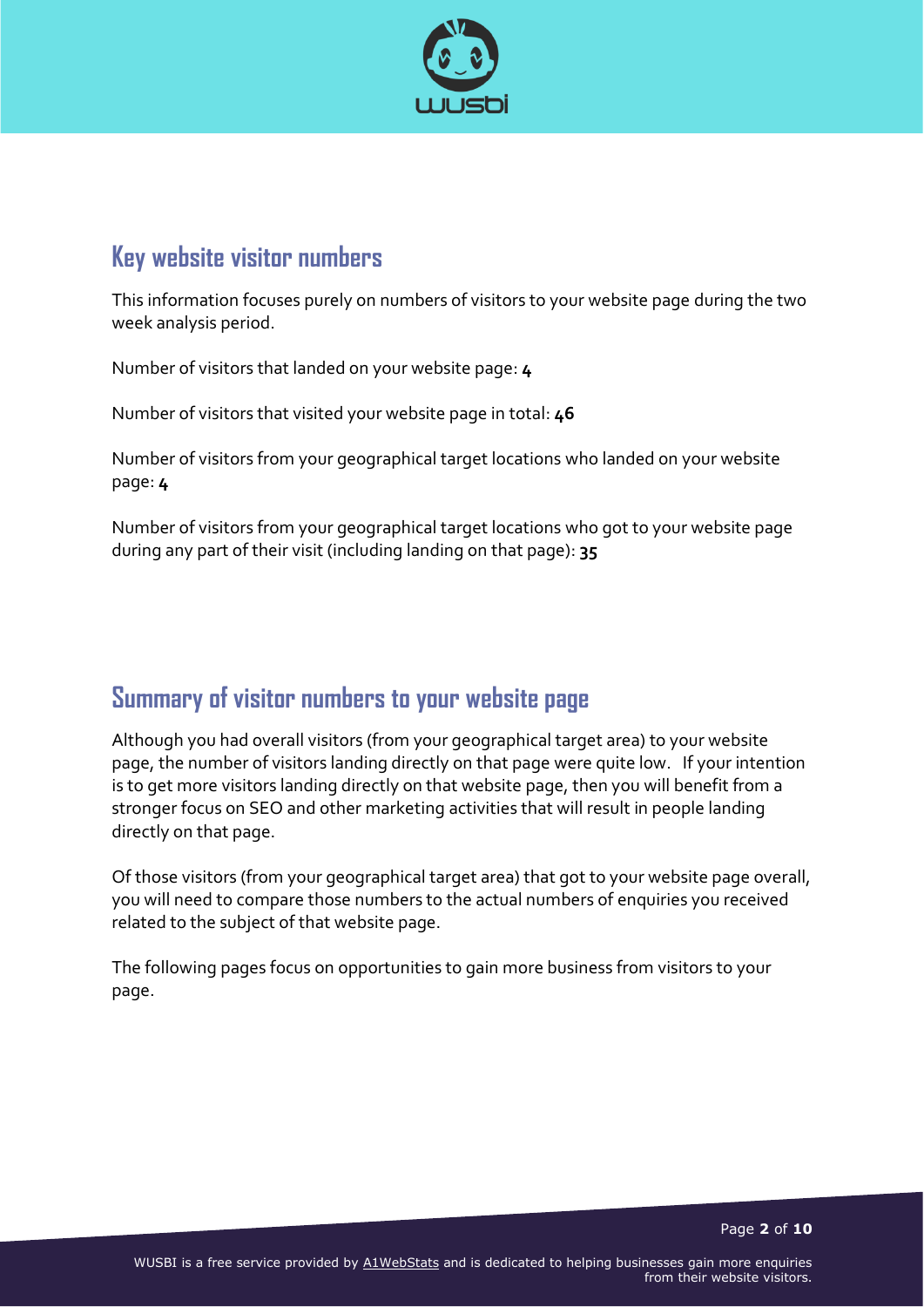

# **Companies that visited your website page**

Some of the visitors to your website page could be identified by company name. These are the identifiable companies that went to that website page during the analysis period …

| Company                                  |
|------------------------------------------|
| Aardvark Media Group Limited             |
| Araucaria Computing                      |
| <b>Bristol City Council</b>              |
| Child Action Northwest                   |
| E R Jenkin And Sons Ltd                  |
| F Troop & Son Ltd.                       |
| Farlows Ltd                              |
| Lofthouse Of Fleetwood Ltd.              |
| London & Cambridge Properties            |
| Northumbria Police                       |
| Secure Law                               |
| <b>Sunderland City Council</b>           |
| Tottenham Hotspur Football Club          |
| Wales & West Housing Association Limited |
| Whole Foods Market                       |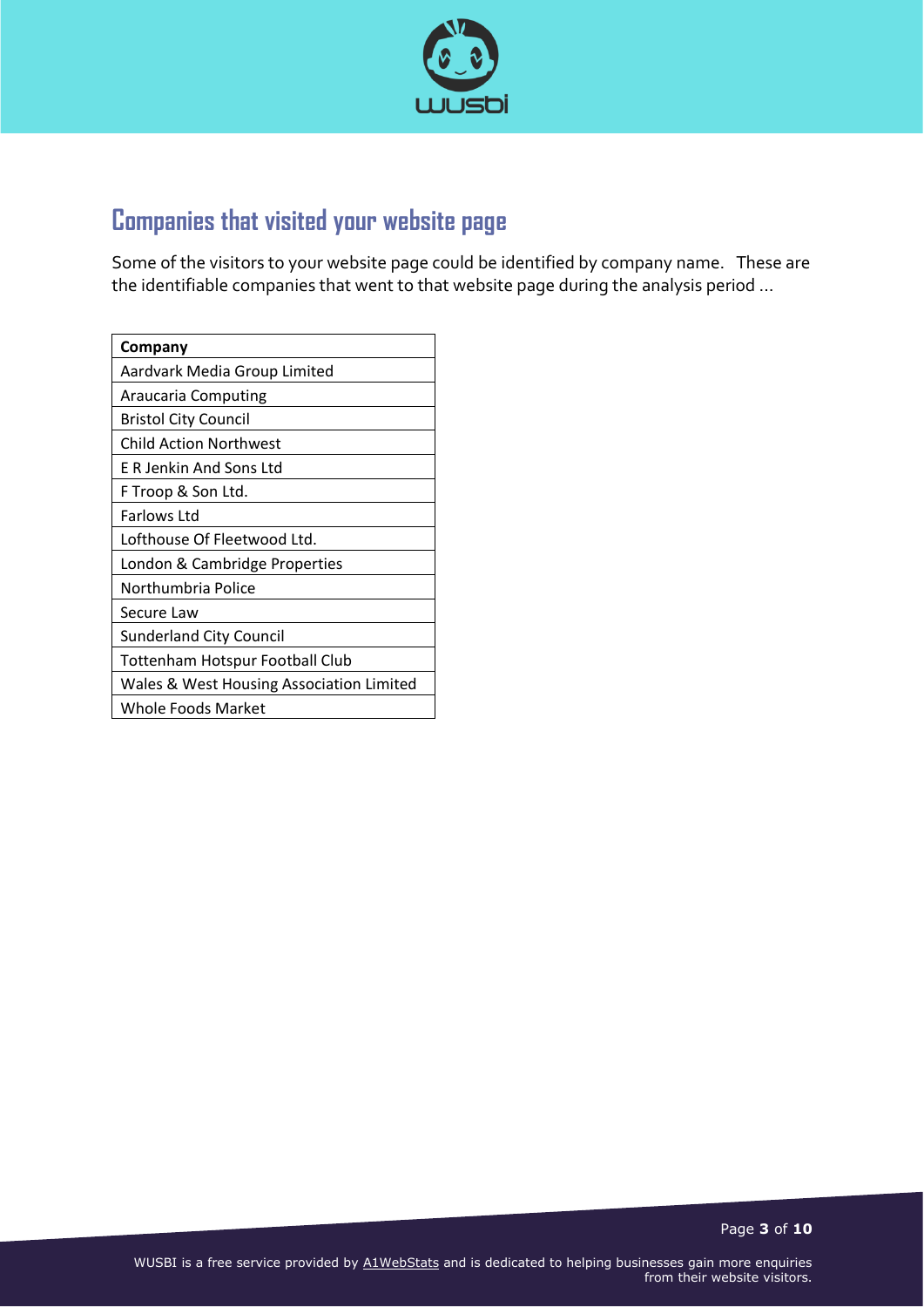

# **Page by page movements of companies that visited your website page**

For each identifiable company visitor, you can see the detail of what they looked at page by page, as in the example below …

| <b>Secure Law</b>                                                                                                           |                                                                                        |                   | in     |
|-----------------------------------------------------------------------------------------------------------------------------|----------------------------------------------------------------------------------------|-------------------|--------|
| http://securelaw.co.uk                                                                                                      |                                                                                        |                   |        |
| 0808 165 5000                                                                                                               |                                                                                        |                   |        |
| Location (from IP): Cardiff, Cardiff, United Kingdom                                                                        | view                                                                                   |                   |        |
|                                                                                                                             | Registered Address: 1st Floor Tudor House, 16 Cathedral Road, Cardiff, Wales, CF11 9LJ |                   |        |
|                                                                                                                             |                                                                                        |                   |        |
| Date:                                                                                                                       | 18th August 2020                                                                       |                   |        |
| Last Visit:                                                                                                                 | New Visitor                                                                            |                   | Track  |
|                                                                                                                             |                                                                                        |                   | Export |
| Duration:                                                                                                                   | 59 seconds                                                                             |                   |        |
| Keywords:                                                                                                                   |                                                                                        |                   |        |
| Referrer:                                                                                                                   | https://www.google.com/                                                                |                   |        |
| Pages (4)<br>Device<br>Tags                                                                                                 | IP                                                                                     |                   |        |
| Page                                                                                                                        |                                                                                        | Duration          | Time   |
| https://excellence-it.co.uk<br>Excellence IT: Managed IT Support & Cloud Migration Specialists in Wales                     |                                                                                        | 27 seconds        | 16:57  |
| https://excellence-it.co.uk/about-us-it-services<br>About Our Services: Proactive IT Support & Cloud Migration Specialists  |                                                                                        | 6 seconds         | 16:57  |
| https://excellence-it.co.uk/cyber-security<br>Cyber Security Protection in Cardiff, Newport, Wales, Bristol   Excellence IT |                                                                                        | 26 seconds        | 16:57  |
| https://excellence-it.co.uk/managed-it-support<br>Managed IT support in Cardiff, Newport, Wales, Bristol   Excellence IT    |                                                                                        | last page visited | 16:58  |

This page by page visiting companies information is available within the A1WebStats system, which WUSBI used to analyse your website.

Page **4** of **10**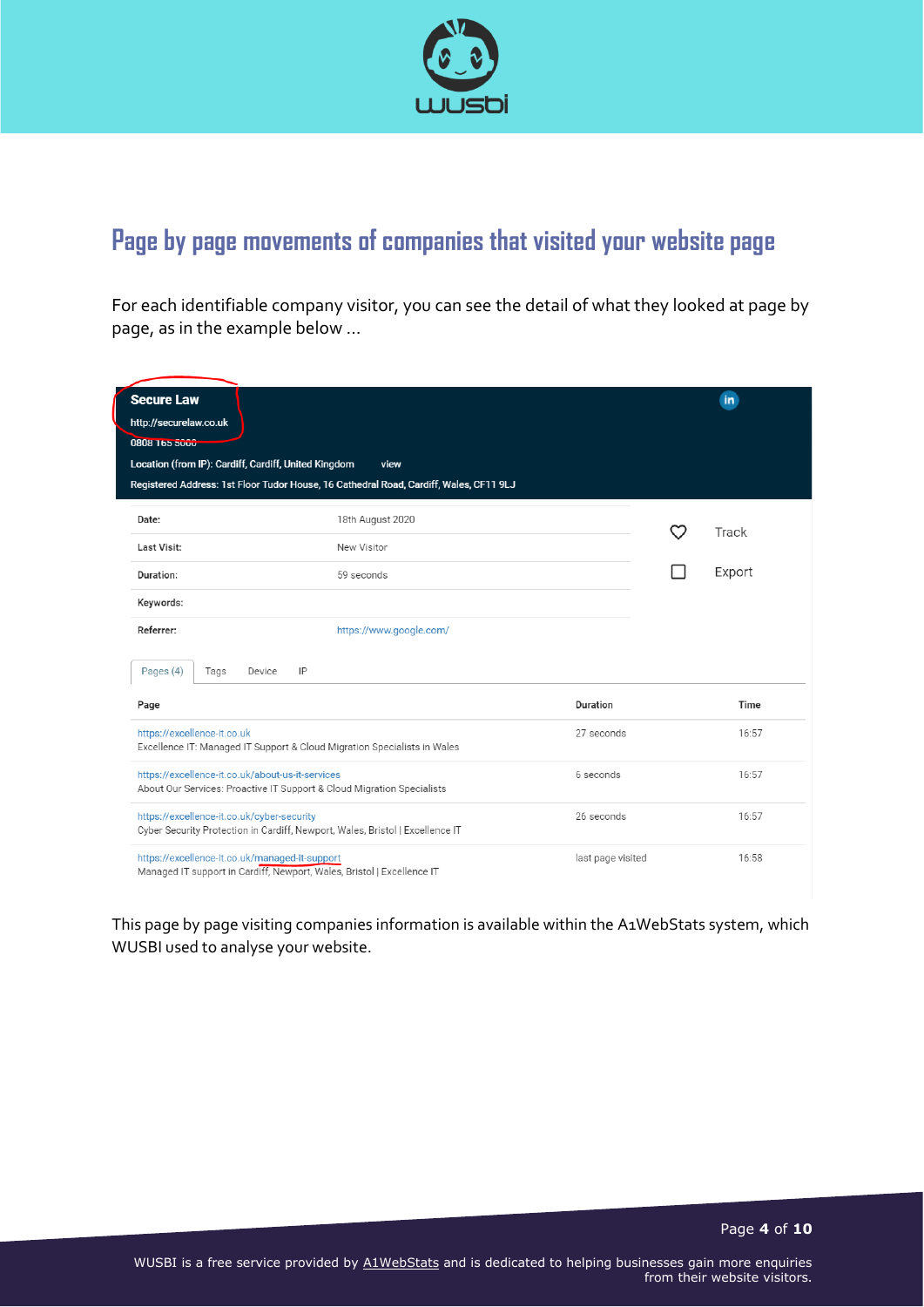

## **Opportunities**

### **Case Studies & testimonials**

Your potential customers are looking for good reasons to make contact with you. If they don't find enough reasons, they will go to the websites of your competitors.

This is foremost in the mind of your website visitor:

*Who have you provided this service to, and how impressed were they with what you provided them?*

Most websites have one of the following on their service page(s):

- 1. One, or very few, case studies or testimonials from customers (often unrelated to the subject of the service page).
- 2. No testimonials or case studies related to the service.

That's like telling the potential customer:

*We offer this service but no-one has been impressed enough to enable us to create case studies and testimonials, so we expect you to make contact with us just because we say we can provide this service.*

Here's what you need to do …

- 1. Make a list of all the customers who have bought that one service from you. You will need at least three, but ideally a lot more.
- 2. Contact those customers to check that the service provided met or exceeded their expectations. This includes those customers who bought the service further in the past, and who you are catching up with to see the longevity of the service provided.

From those points of contact you will build the basis of case studies for just that one service. Drafting those case studies will involve you:

- 1. Focusing on the challenge that the customer had.
- 2. How your service provided a solution to the challenge.
- 3. If possible, a testimonial from the customer.

When you have created at least 3-5 case studies related to that one service, you are ready for excerpts of those case studies to be built into that service page of your website.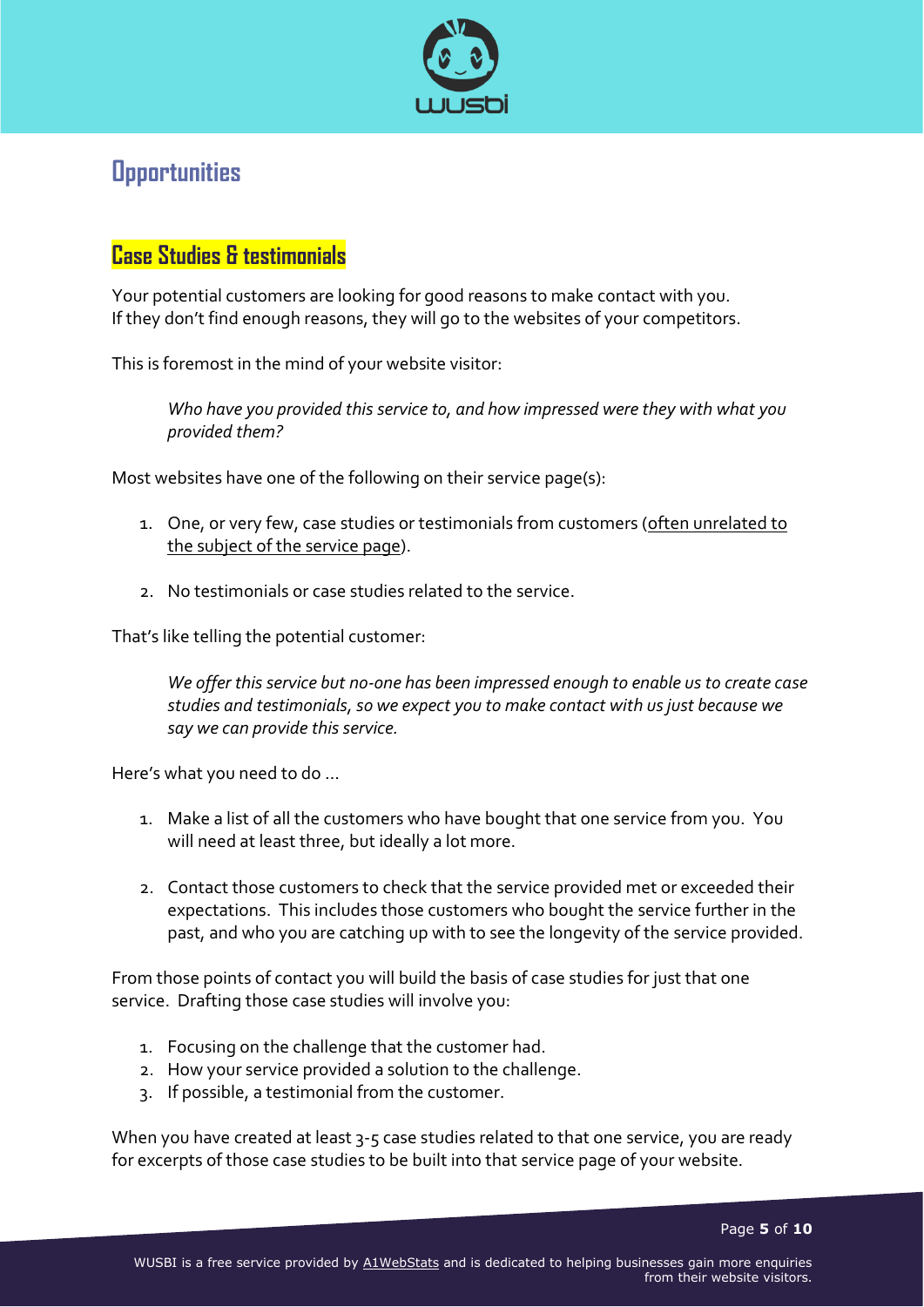

Excerpts will be small summaries of each case study, presented as boxes going across your service page before further detail about the product itself. Each of those excerpts will allow the website visitor to click on a link to view the full case study, which will open up in a separate page (ideally, a separate tab in their browser).

#### **By following this strategy, each visitor to your service page will experience this:**

- 1. I can see that I'm on the service page.
- 2. I can see that they have provided this service to other businesses, and I have the option to click through to more details of each case study.
- 3. Now that I know they have experience in impressing customers of this service, I will go on to read more of the website page.

#### **Arguments against creating case studies**

There are many arguments against creating case studies that can be easily accessed on each service page.

Here they are, along with our comments …

**Argument:** We have case studies in another section of our website, so why should we repeat them on the service page?

**Our comments:** On most websites, a case studies section is broad in nature. Even if a potential customer clicked through to your case studies, they're likely to find it hard to find a case study related to the service that they're interested in. Lazy website owners think a case studies section is sufficient. Clever website owners know that case studies should be prominent within individual service pages.

**Argument:** Competitors will try to steal our customers if we profile them in case studies.

**Our comments:** Your relationship with your customers should be strong enough to withstand a competitor approaching them. You would lose more potential customers by NOT including case studies, than you'd lose existing customers to competitors.

**Argument:** I am unable to name our customer companies/individual people.

**Our comments:** This is a fair point, as there are sometimes reasons that you can't use client company names, logos, and the names of individual people. The compromise is to be anonymise the case study. For example, 'Chemical company, North East UK' instead of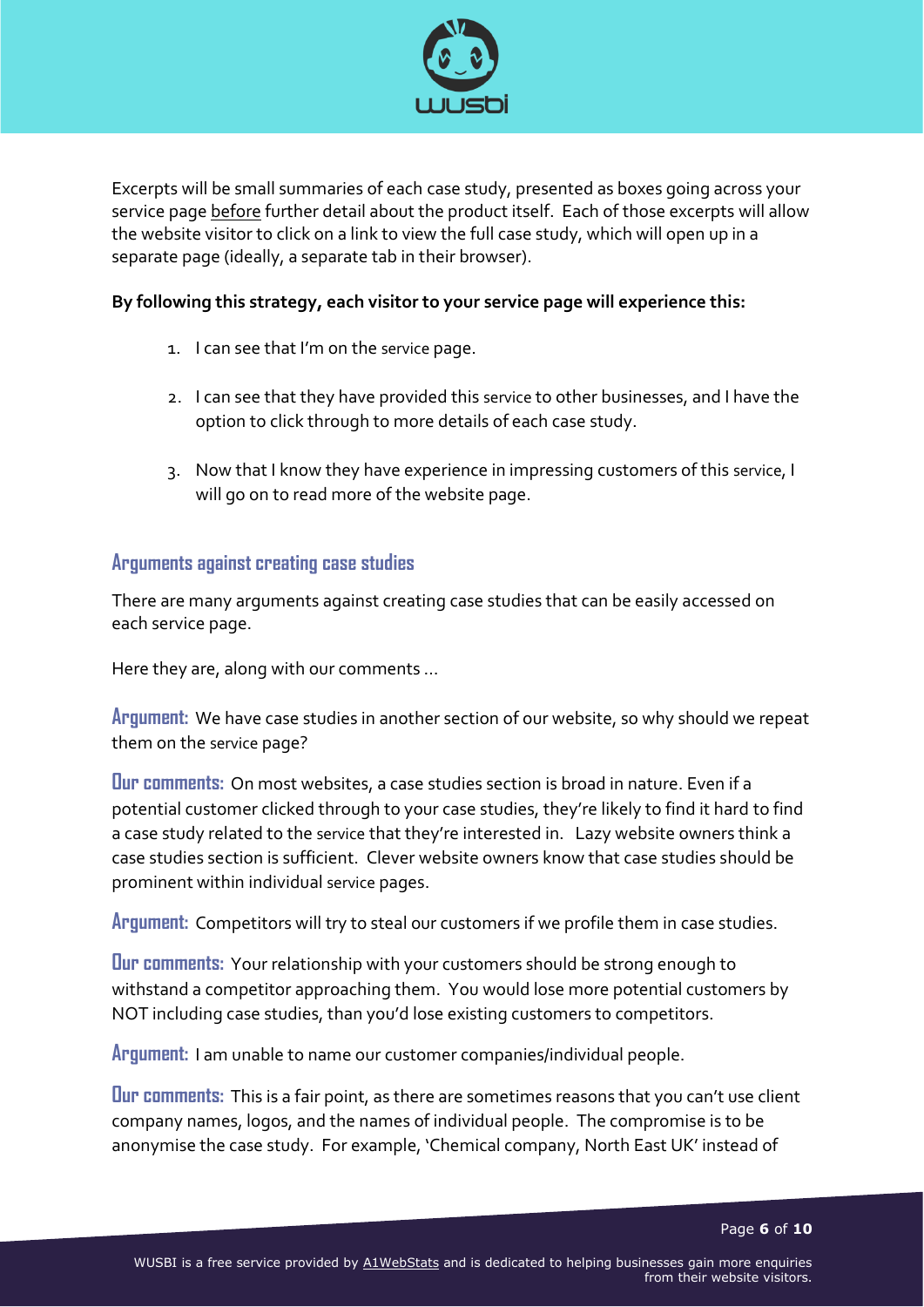

'ABC Chemicals, Newcastle.'. Wherever possible though, full company details should be used, as they will avoid people thinking that you have invented the case studies.

**Argument:** People don't want the page cluttered up with case studies.

**Our comments:** That's correct. But they do want the option to see a brief summary of each case study related to the service they are viewing, and to have the option to click through to the full case study. The use of case study excerpts avoids cluttering up the page.

### **Contract periods**

Potential buyers worry about being locked into a supplier via a contract.

While some businesses may be rigid in ensuring that there are long contracts for services provided, people will respond more positively to a much more flexible approach.

Flexible, in this case, means them being able to exit the relationship as soon as they want to.

Our recommendation is to create a part of the website page that is dedicated to this subject. There are many ways to title this part of the page and here are a few examples …

- No lock-in contracts
- Cancel anytime policy
- Pay as you go

Text to support those titles would be similar in nature to this:

*While some providers of this service want to tie you into long contracts, we firmly believe that a month by month arrangement is the most popular solution. We are dedicated to ensure our relationship with you is perfect, which is why we're confident to allow you cancel our service instantly any time you want to in the future.*

It's all part of giving your potential customers extra reasons to make contact with you by impressing them with everything they see within your service page.

### **Pricing**

One of the big questions your website page visitors will have is:

#### *How much does it cost?*

Maybe even the question that they'll have in their heads before anything else.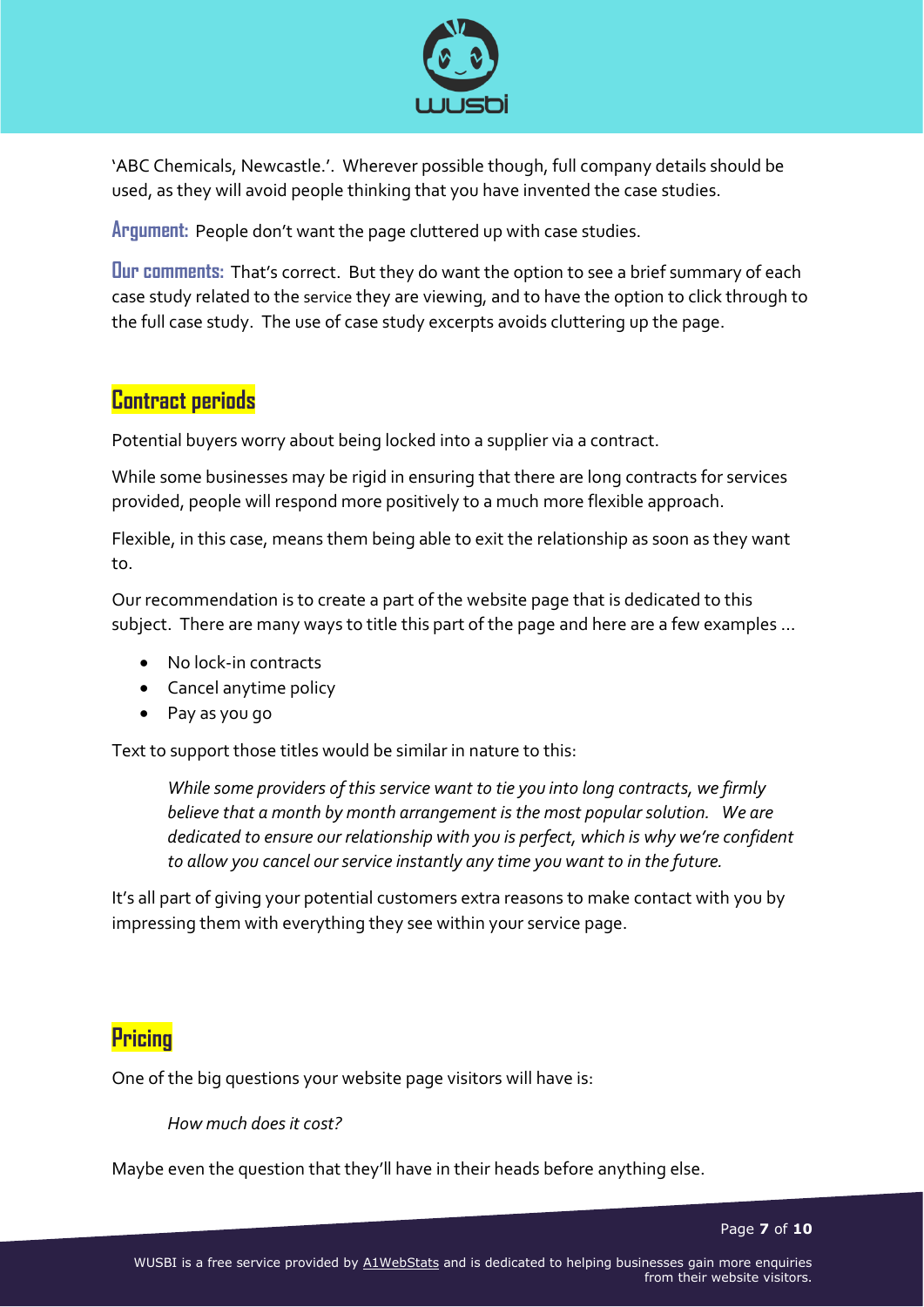

Your website page doesn't currently answer that question and will result in the potential customer going to look at the websites of your competitors.

There are many reasons why websites don't show pricing. These include:

- 1. Pricing differs depending on the exact customer requirement.
- 2. A wish to stop competitors from seeing pricing.
- 3. Wanting the flexibility to charge different prices to different customers.

The challenge you currently have is that people are getting to your website page but you're not receiving enough enquiries relating to that page.

Some of people's objections can be removed by focusing on the other strategies included in this document. Once those have been implemented, there will be fewer reasons that stop people from making contact with you …

… except the subject of pricing.

What's important is to gain a picture of how important pricing is to the potential customer and you can do this via relatively simple website tweaks that will prove our point, as detailed below:

- 1. Create a generic 'Pricing' page within your website.
- 2. At this stage, create very generic text to go on that page. For example: 'Thank you for visiting our pricing page. All our customers have different requirements and so there is no 'one size fits all' price for what we offer. Please do contact us with your specific requirements and we'll be happy to provide you with pricing details.'
- 3. Ensure that the Pricing page is also clearly prominent within your main navigation bar.
- 4. Create a generic graphic that can be used within multiple website pages, including the page that has been analysed as part of this report. That graphic would be a call to action button containing words similar to: 'See our pricing details'.
- 5. Add that graphic to the page that has been analysed within this report in more than one location if you feel the message needs to be repeated.
- 6. Also, within the text on the page, you may find the opportunity to refer to pricing and have that link click through to your new generic pricing page.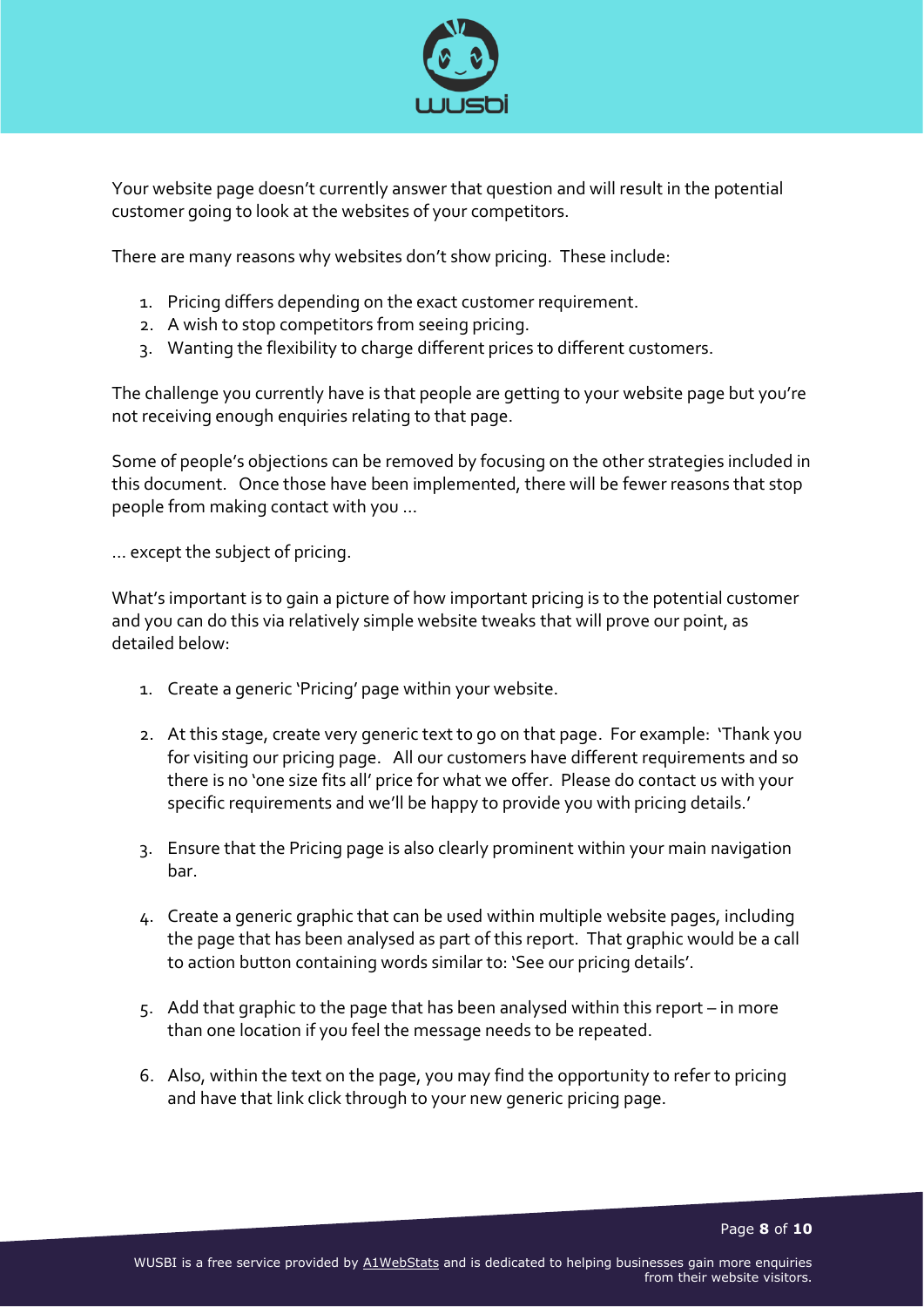

You may be wondering:

*What will this achieve?*

The answer is:

People will visit your website page, wanting to know your pricing.

They will see your pricing graphic(s)/pricing link references within your text.

They will click on those and get taken to the generic pricing page.

Although that page won't answer their question about pricing, it will have achieved something really important:

You will have website visitors data that shows you how many of your page visitors clicked through to the pricing page. That data can be viewed in a simplistic way via the free Google Analytics, or in a more in-depth way via A1WebStats.

You will be able to see, over any chosen time period, how many of the visitors to individual product/service pages have then clicked through to the pricing page.

When you see that the numbers of clicks are significant, that will get you thinking:

*OK, people ARE interested in pricing – what can we do to answer their pricing questions better (than take them to a generic pricing page that doesn't actually answer their question)?*

You may decide to create a pricing part of the product/service page they are viewing, making it really clear to them what pricing options there are.

You could also decide to have a pricing part of the page but still avoid the pricing numbers, instead providing information that reassures the visitor that it's affordable. For example, providing a small case study example of a business that bought from you and the cost became secondary to the benefits of the business relationship.

There are many ways to handle pricing within website pages but what's most important is to ensure that via such strategies, your potential customers have another reason to get in contact with you, and less reason to look elsewhere.